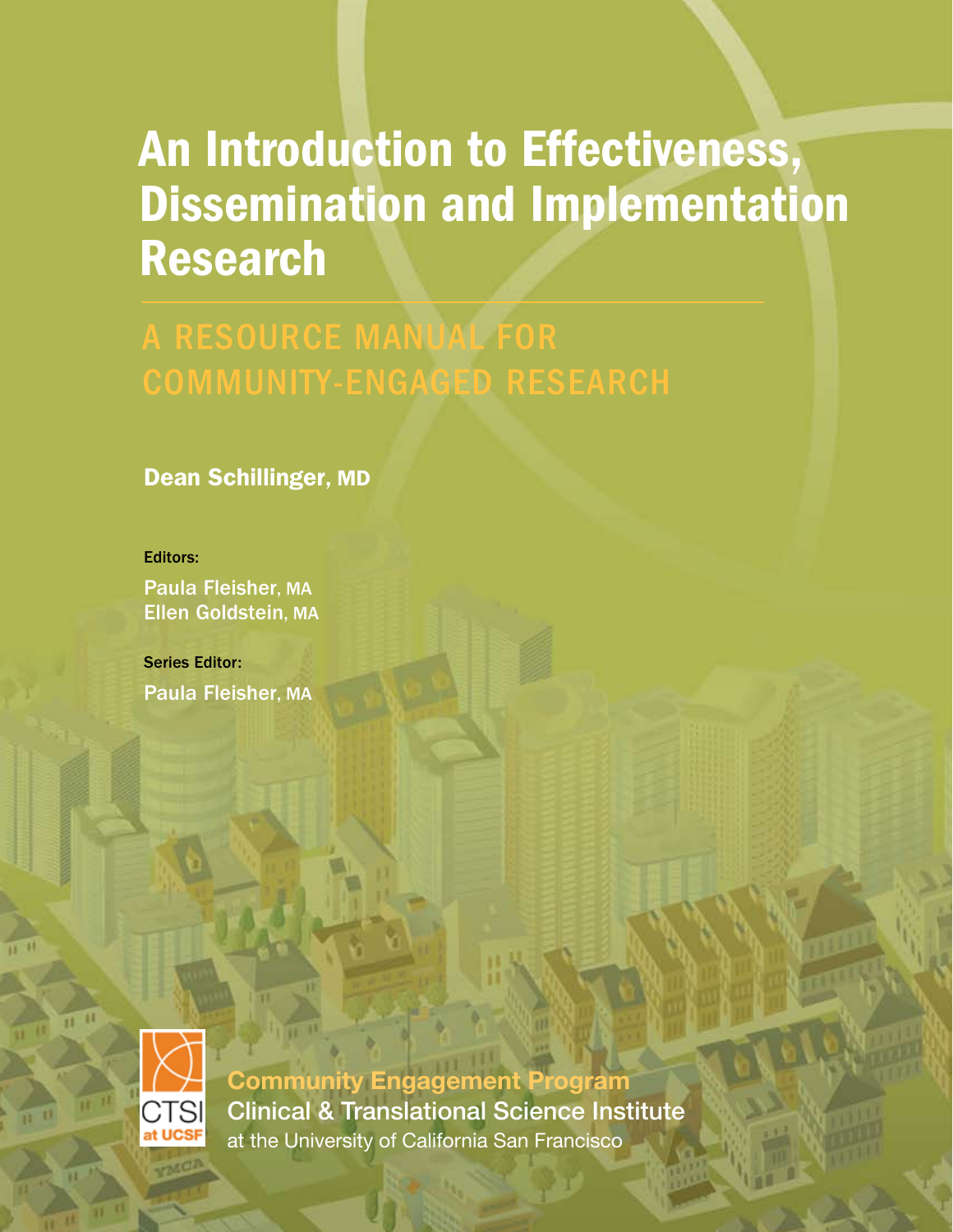This is one of a series of guides developed by the UCSF Clinical and Translational Science Institute (CTSI) Community Engagement Program on conducting community-engaged and translational research.

Author: Dean Schillinger, MD **Chair** Reach, Relevance & Dissemination Committee

Editors: Paula Fleisher, MA Ellen Goldstein, MA

Series Editor: Paula Fleisher, MA

For more information, contact the CTSI Community Engagement Program: Phone: (415) 206-4048 Email: *[CEP@fcm.ucsf.edu](mailto:CEP@fcm.ucsf.edu) <http://ctsi.ucsf.edu/ce>*

#### *Citation for this publication:*

Schillinger, D. (2010). *An Introduction to Effectiveness, Dissemination and Implementation Research.* P. Fleisher and E. Goldstein, eds. From the Series: UCSF Clinical and Translational Science Institute (CTSI) Resource Manuals and Guides to Community-Engaged Research, P. Fleisher, ed. Published by Clinical Translational Science Institute Community Engagement Program, University of California San Francisco. *http://ctsi.ucsf.edu/files/CE/edi\_introguide.pdf*

Design & Layout: Glenn Wong, GW Graphic Works

CO UCSF CTSI Community Engagement Program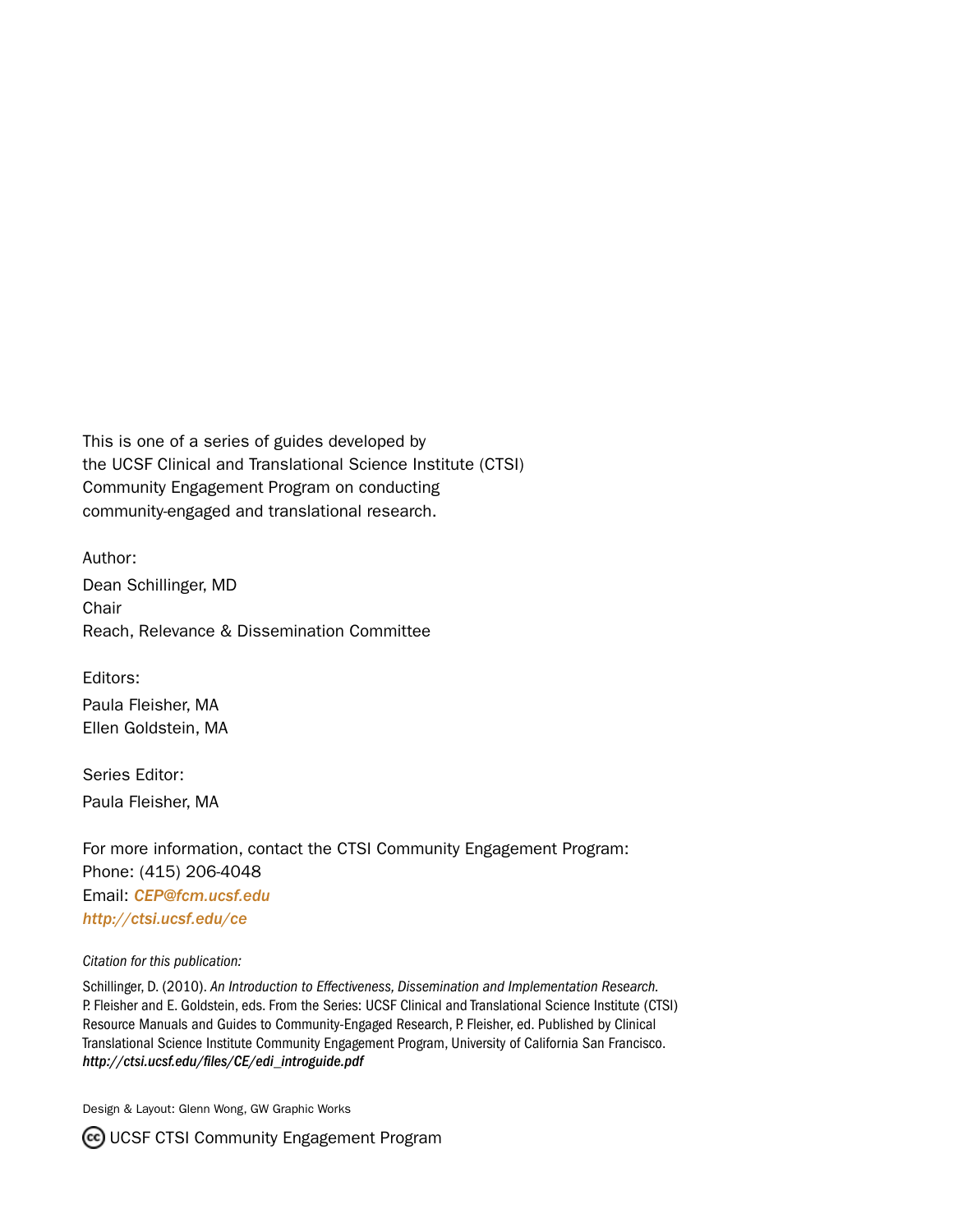



# <span id="page-2-0"></span>TOPICS

| Page ii      |                   | <b>Preface</b>                                                                                                  |
|--------------|-------------------|-----------------------------------------------------------------------------------------------------------------|
| $\mathbf{1}$ |                   | <b>TOPIC 1</b> Defining Key Terms                                                                               |
| 4            | TOPIC 2           | <b>Underpinnings of Dissemination and Implementation Research</b>                                               |
| 5            | <b>TOPIC 3</b>    | What is the problem, and why do we need to perform effectiveness,<br>dissemination and implementation research? |
| 8            | <b>REFERENCES</b> |                                                                                                                 |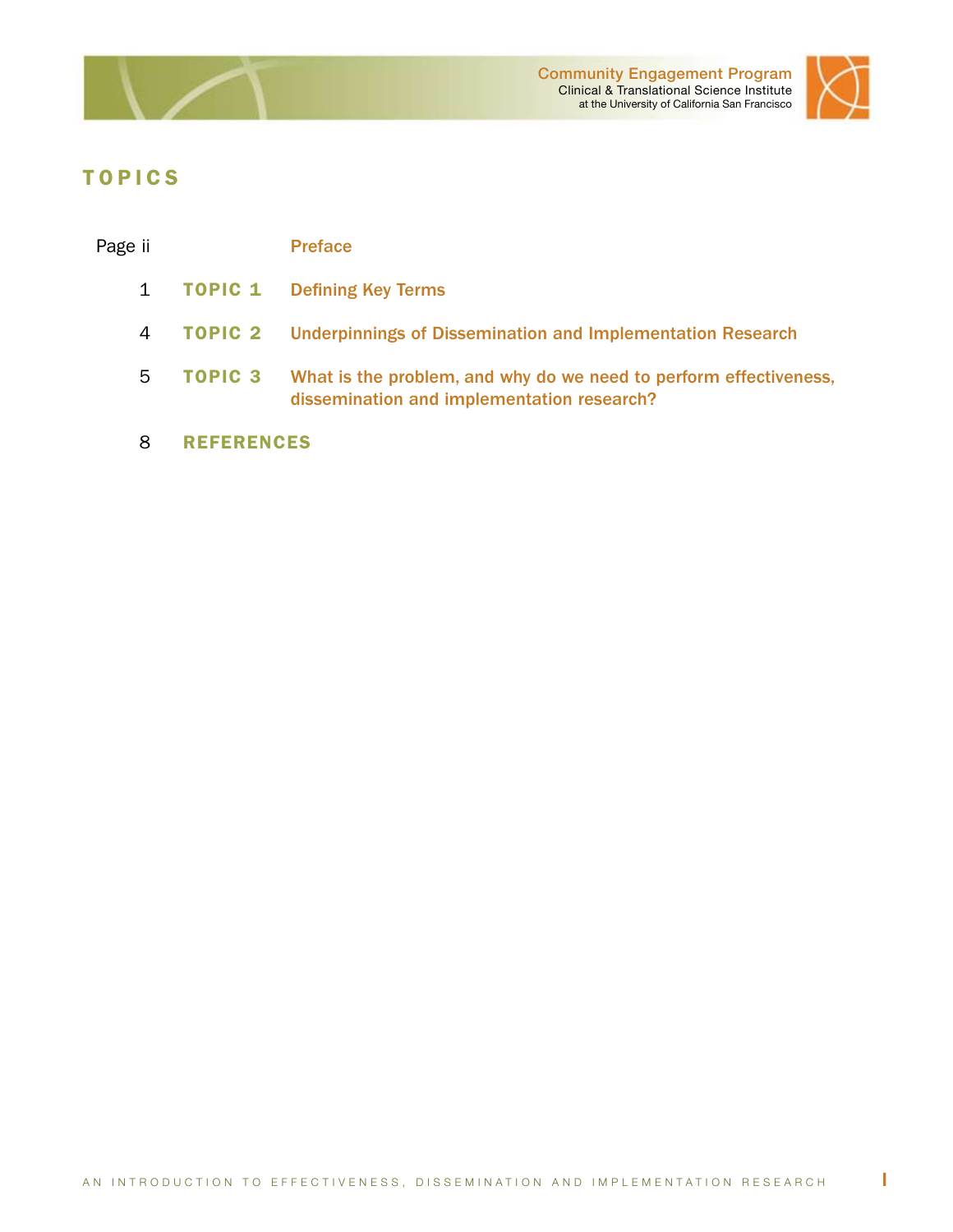



### PREFACE

This guide is an introduction to the emerging<br>fields of effectiveness research, diffusion research, dissemination research and implementation sciences, the latter three having been categorized by the NIH and CDC as key components of *translation research*.

The purpose of this guide is to:

- $\blacksquare$  Introduce the reader to basic principles of and definitions of effectiveness and translation research in order to promote a shared language and facilitate dialogue.
- **n** Provide a framework for researchers to include effectiveness research, diffusion research, dissemination research and implementation sciences in their current work.
- **n** Provide a framework, practical information, and grant language that will encourage established UCSF investigators to prepare grant applica-

tions related to effectiveness and translation research and to encourage fellows and junior faculty to consider developing their career focus in these fields.

- **n** Provide the reader with a set of resources for further readings, links to funding opportunities, helpful citations, and names of experts.
- **n** Promote interest among and between members of the UCSF scientific community; policymakers and practitioners at the local, regional, and state-wide level; and community members to engage in a new kind of research – one that will help transform health and medicine through discovery by closing the gap between discovery and delivery.
- Raise awareness of informal and formal consultative services for those interested in pursuing this line of inquiry.

*[\[Back to Topics\]](#page-2-0)*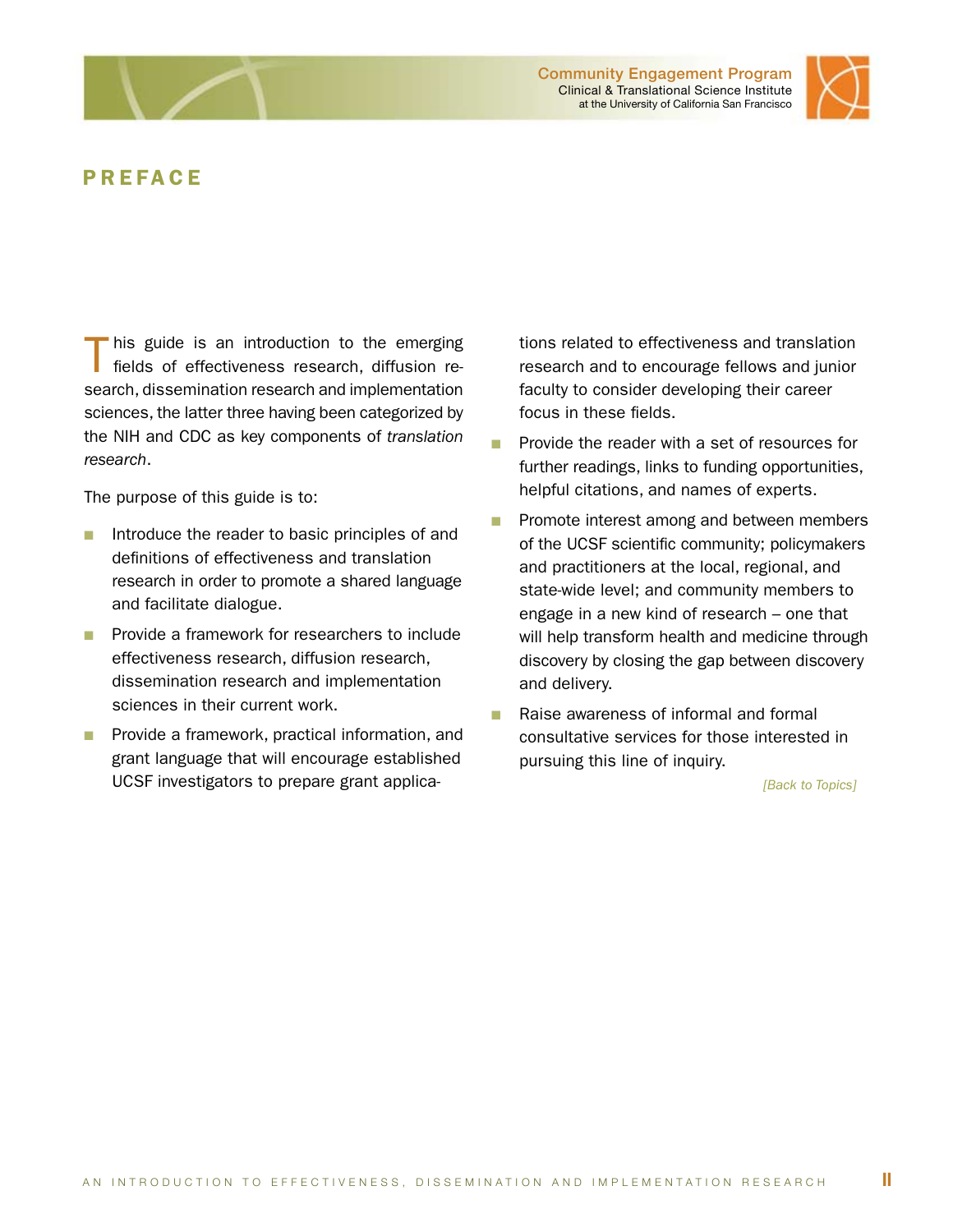

# <span id="page-4-0"></span>TOPIC 1

# Defining Key Terms

ccording to the Centers for Disease Control and National Institutes of Health, the following terminology is defined:

- **n** *Translation research* characterizes the sequence of events (i.e., process) in which a proven scientific discovery (i.e., evidence based public health intervention) is successfully institutionalized (i.e., seamlessly integrated into established practice and policy). Translation research does not encompass pure biomedical or formative basic science research (e.g., discovery of a new gene, metabolic pathway or etiology research). It also does not include the conduct of an initial or replication intervention efficacy or effectiveness trial. Translation Research is comprised of many complex components which include specialized fields of study. Specifically, translation research is comprised of dissemination research, implementation research and diffusion research. Translation research involves the study of how best to transfer evidence-based knowledge into routine or representative practice, and by definition requires involvement and input of the end-user in the pipeline. *Translation research* should not be confused or conflated with the more broadly used *translational research*, the term NIH uses to refer to the continuum that begins with the upstream pipeline model of bench science to effectiveness research. While there is a lack of clarity in the literature across science writers concerning where the *translational* research spectrum ends and *translation* research work begins, for purposes of this guide, translation research takes effectiveness studies and attempts to understand the process that moves discoveries to sustained adoption.
- **Reach** has been characterized as a measure

of the accessibility of an intervention across multiple dimensions: participation rates across communities, clinics, providers, and patients; representativeness of patients/ individuals enrolled; and patient engagement with (e.g. uptake of, use of) an intervention.

- **n** *Dissemination* is the targeted distribution of information and intervention materials to a specific public health or clinical practice audience.
- **Dissemination research is the systematic** study of how the targeted distribution of information and intervention materials to a specific public health audience can be successfully executed so that increased spread of knowledge about the evidence-based public health interventions achieves greater use and impact of the intervention.
- **n** *Implementation* is the use of strategies to adopt and integrate evidence-based health interventions and change practice patterns within specific settings.
- **n** *Implementation research* is the systematic study of how a specific set of activities and designed strategies are used to successfully integrate an evidence-based public health intervention within specific settings (e.g., primary care clinic, community center, school).
- **Diffusion research** is the systematic study of the factors necessary for successful adoption by stakeholders and the targeted population of an evidence-based intervention which results in widespread use (e.g., state or national level) and specifically includes the uptake of new practices or the penetration of broad scale recommendations through dissemination and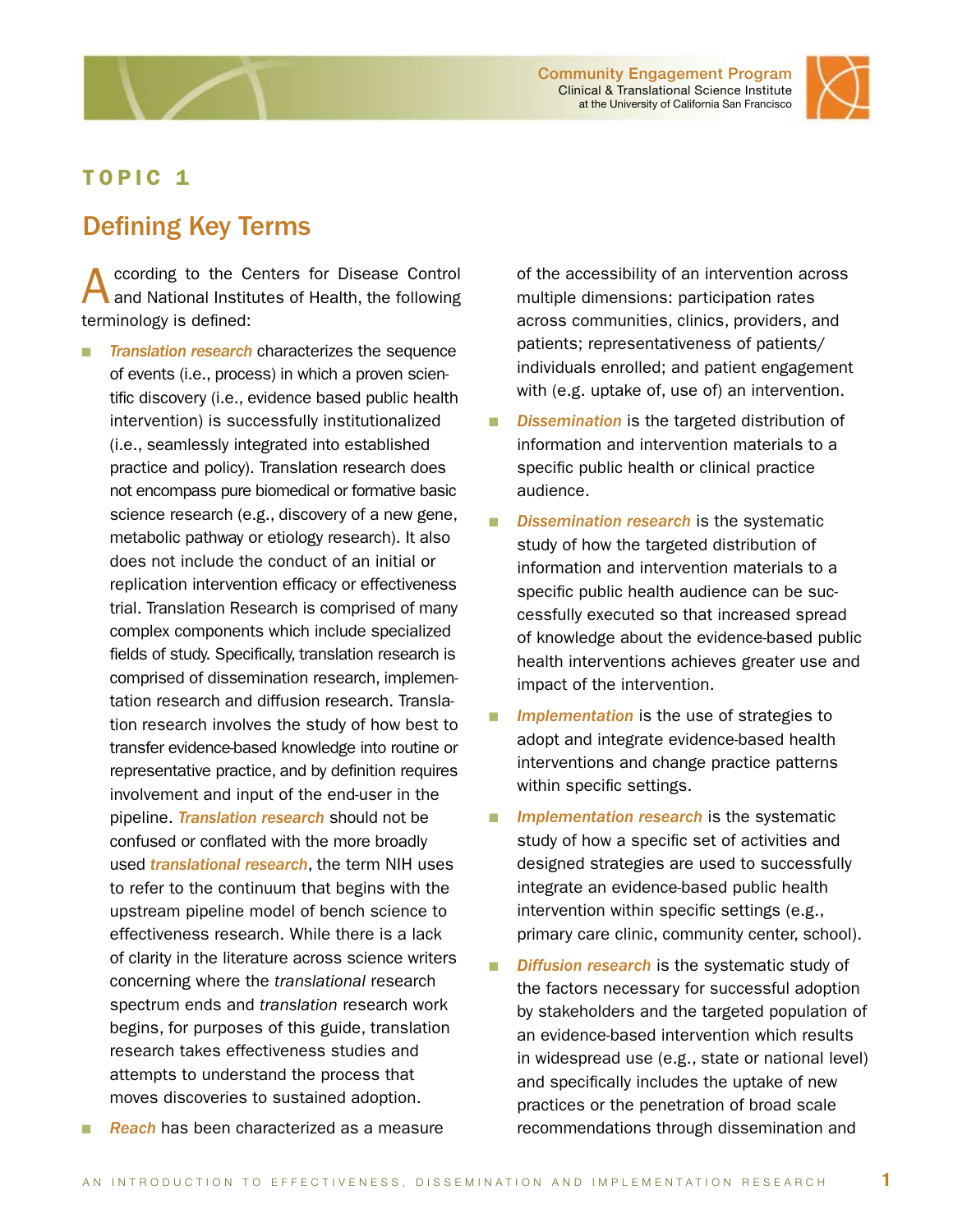implementation efforts, marketing, laws and regulations, systems-research and policies.

- **Evidence-based interventions are a key compo**nent of translation research. We define and describe the characteristics of an evidencebased intervention:
- **n** *Intervention* is an intentional action (singular or constellation) designed for an individual, a community, or a region that alters a behavior, reduces risk or improves outcome. Interventions can be a medical or behavioral therapy, modification to the natural or built environment, including engineering controls, public heath policy, public health program, health communication, or public health law.
- **Fficacy** refers to the intervention's ability to do more good than harm among the target population in an ideal setting (e.g., randomized clinical control trial or community-level trial).
- **Fffectiveness** refers to the intervention's ability to do more good than harm for the target population in a real world setting.
- **n** *Evidence-based* means that the intervention has undergone sufficient scientific evaluation to be proven to be efficacious or effective (e.g., intervention is considered valid or "proven" because it is strongly linked to desirable outcome).
- **n** *Practical Clinical Trials*: trials of evidence-based, reproducible interventions across a range of settings, providers and patients designed to enable rigorous, real-world evaluation with respect to reach and effectiveness.

The Canadian Institutes of Health Research (CIHR) define the following key terms regarding the transfer of knowledge, a facet of a whole-systems approach to the translational research process that highlights the need for connections within and between systems engaged in research (see Best, Hiatt, and Norman, 2008) :

- **K** *Knowledge translation:* An encompassing term (as conceptualized by the CIHR) that denotes the exchange, synthesis, and ethically-sound applications of research findings within a complex system of relationships among researchers and knowledge users; the incorporation of research knowledge into policies and practices, thus translating knowledge into improved health of the population.
- **n** *Knowledge transfer:* The imparting of research knowledge from producers to potential users.
- **K** *Knowledge uptake:* The acquisition and review of research knowledge and its utilization, including incorporation into decision-making.
- **n** *Knowledge exchange:* The interactive and iterative process of imparting meaningful knowledge between research users and producers, such that research users receive information that they perceive as relevant to them and in easily usable formats, and producers receive information about the research needs of users.

In the context of an intervention it is extremely important to clarify the concepts of *adaptation*, *adoption*, *fidelity*, *outcomes and impacts*, *scalability* and *sustainability* which are interrelated and not mutually exclusive terms.

- Adaptation refers to the modifications of the intervention itself or the necessary alterations in the supporting infrastructure.
- **Adoption** refers to the uptake of the desired intervention into the target population or uptake by the implementers.
- **Fidelity** refers to "the adherence of actual treatment delivery to the protocol originally developed" or "the degree program developers implement programs as intended by the developers."
- **n** *Integration* refers to the informed combination of evidence-based knowledge and local contextual knowledge into community applications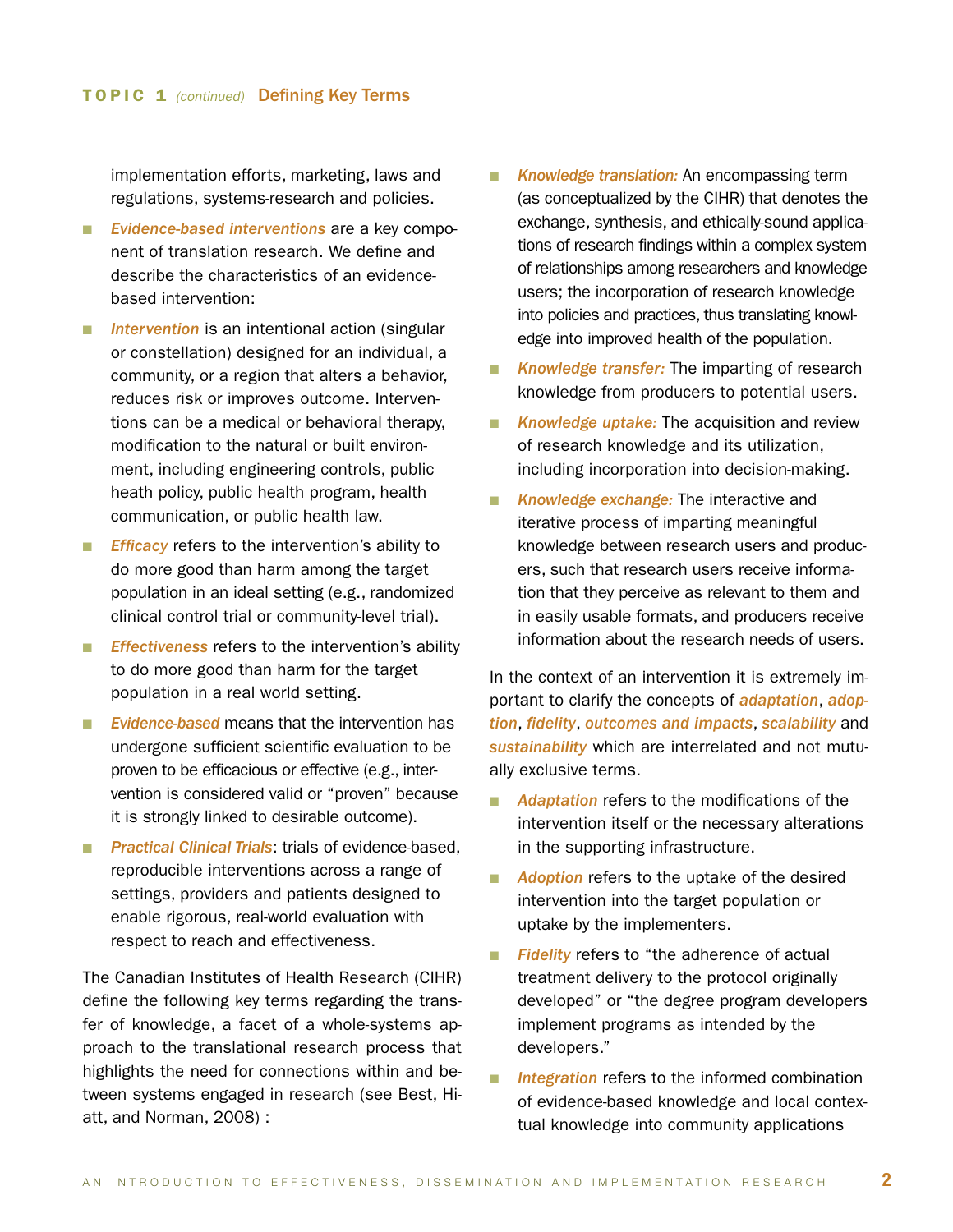- **n** Outcomes and impacts are the end results of public health interventions which include effects that people experience and care about, such as change in the ability to function, improved health, quality of life, satisfaction, or cost.
- **n Scalability** describes the adoption of an intervention resulting in wider usage that retains or improves its effectiveness, affordability, and sustainability.
- **Number 1** Sustainability is achieved when the evidencebased intervention is routinely executed. Longterm sustainability can be dependent upon funding availability and policies which support a functional infrastructure that maintains fidelity of the evidence-based intervention (e.g., training, laws, and reimbursement for services).

Examples of *dissemination research topics* include:

- Analysis of factors influencing the creation, package, transmission and receipt of valid health research knowledge.
- **Experimental studies to test effectiveness of** individual and systemic strategies acquisition and maintenance of knowledge, use of knowledge in decision-making and practice.
- **n** Studies testing alternative strategies for service delivery systems targeting rural, minority, and other underserved populations.

#### Examples of *implementation research topics* include:

- **n** Studies of efforts to implement prevention, early detection, or diagnostic interventions into existing care systems or community settings.
- $\blacksquare$  Studies on the fidelity of implementation efforts, including the identification of those components of the intervention for which fidelity is meaningful.
- **n** Longitudinal studies on the factors that contribute to sustainability of interventions in practice.
- Development of outcome measures and suitable methodologies for dissemination and implemen-

tation that accurately assess success of the approach (not just clinical outcomes).

A recent NIH review panel (Chambers & Kerner) summarized the following factors as characteristic of an outstanding dissemination and implementation study:

- **n** Focuses on an important public health or clinical problem;
- **n** Efficacy data strongly supports value of dissemination and implementation;
- n Thorough understanding of dissemination and implementation principles and theories;
- **n** Dissemination and implementation approaches have potential for broad reach;
- **n** Team strong on intervention and dissemination expertise, multidisciplinary;
- **n** Address innovative hypothesis; uses innovative methods; challenges existing public health paradigm;
- **n** Study has potential to contribute to dissemination and implementation knowledge base and advance the field;
- Dissemination to expanded/high-risk target populations;
- Specific dissemination products will be created.

Click *[here](http://cancercontrol.cancer.gov/d4d/dissemination_implement_rw.html)* to view presentations and videos with examples of dissemination/implementation research. Click *[here](http://obssr.od.nih.gov/di2007/index.html)* for details on the recent NIH conference, *Building the Science of Dissemination and Implementation in the Service of Public Health*.

*[\[Back to Topics\]](#page-2-0)*

### Recent NIH Program Announcements *(Click on the links below for more information)*

- n *[PAR-08-136 for R18](http://grants.nih.gov/grants/guide/pa-files/PAR-08-136.html)*
- **[PAR-09-071 for R18](http://grants.nih.gov/grants/guide/pa-files/PA-09-071.html)**
- n *[PAR-08-166 for R01](http://grants.nih.gov/grants/guide/pa-files/PA-08-166.html)*
- n *[PAR-09-176 for R18](http://grants.nih.gov/grants/guide/pa-files/PAR-09-176.html)*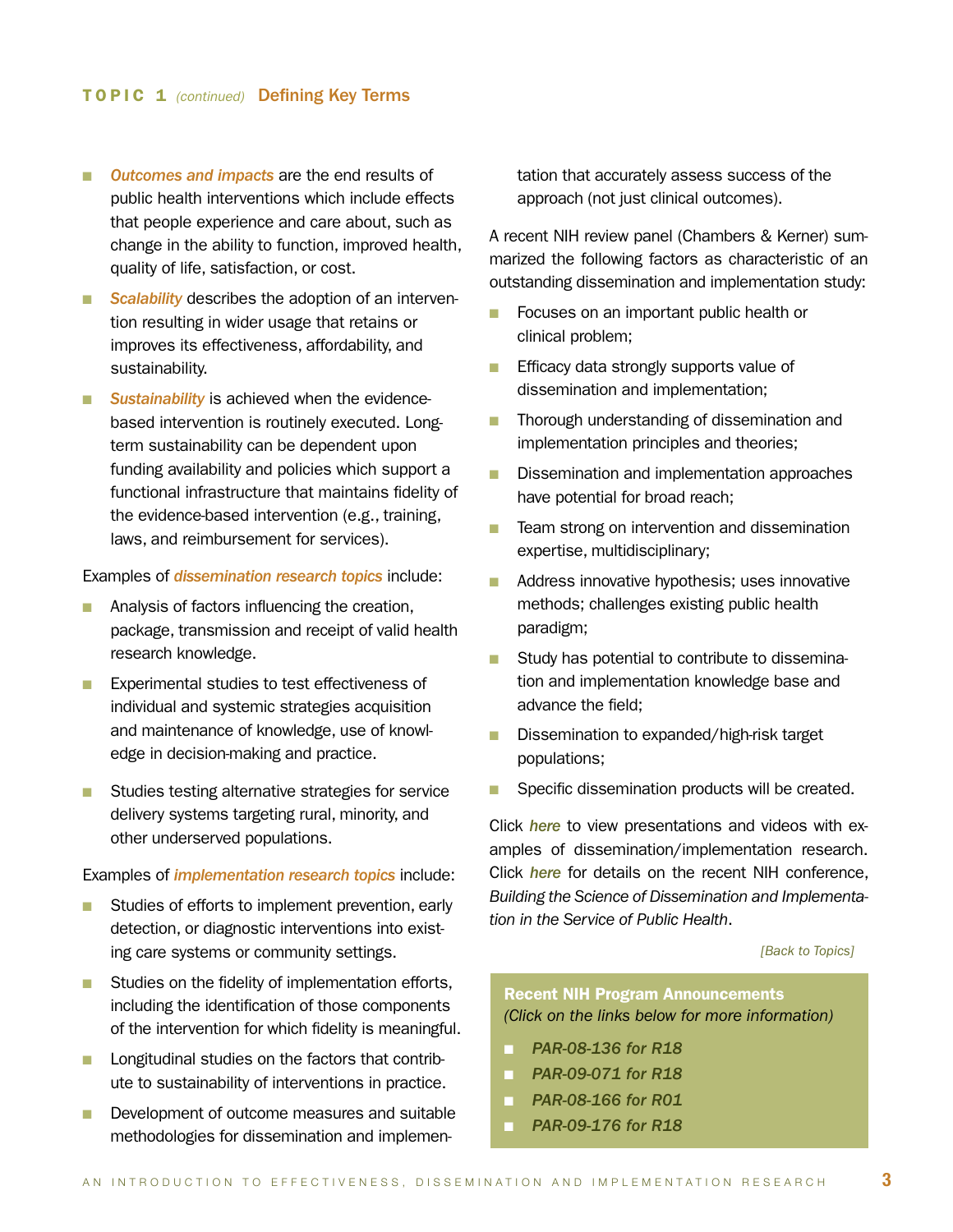<span id="page-7-0"></span>



# TOPIC 2

# Underpinnings of Dissemination and Implementation Research

igure 1 below (Westfall et al 2007) shows where "translation research" is situated in the pathway of harnessing science to promote health (the T3 loop).

Scientific development for human health has been conceived as occurring through five steps:

- 1. Basic research
- 2. Treatment Development
- 3. Efficacy
- 4. Effectiveness
- 5. Adaptation to Real World

The transfer from stages *3 to 4 to 5* that is central to the *Discovery-Delivery Continuum* traditionally has been considered to be either a minor area of scientific inquiry or beyond research entirely. More recently, increasing attention is being paid to the barriers that impede movement across these stages. There now is growing attention being paid to the science needed to understand and intervene to promote dissemination and implementation. It is clear that intervention 'evidence' is only one piece of a multistep process. Real-world implementation is influenced by *content* (evidence development and testing; evidence interpretation and packaging), *context* (political and professional, economic, social, organizational, attitudes and behavior of local stakeholders) and *process* (behavior change strategies, supervisory/management practices, and engagement).

The goals of implementation and dissemination research are to generate new insights and generalizable knowledge regarding dissemination and implementation processes, facilitators, barriers, strategies; to apply, test, and refine models, theories, hypotheses, and principles; to produce reliable strategies for improving health-related processes and outcomes for both local and other settings and groups.

*[\[Back to Topics\]](#page-2-0)*

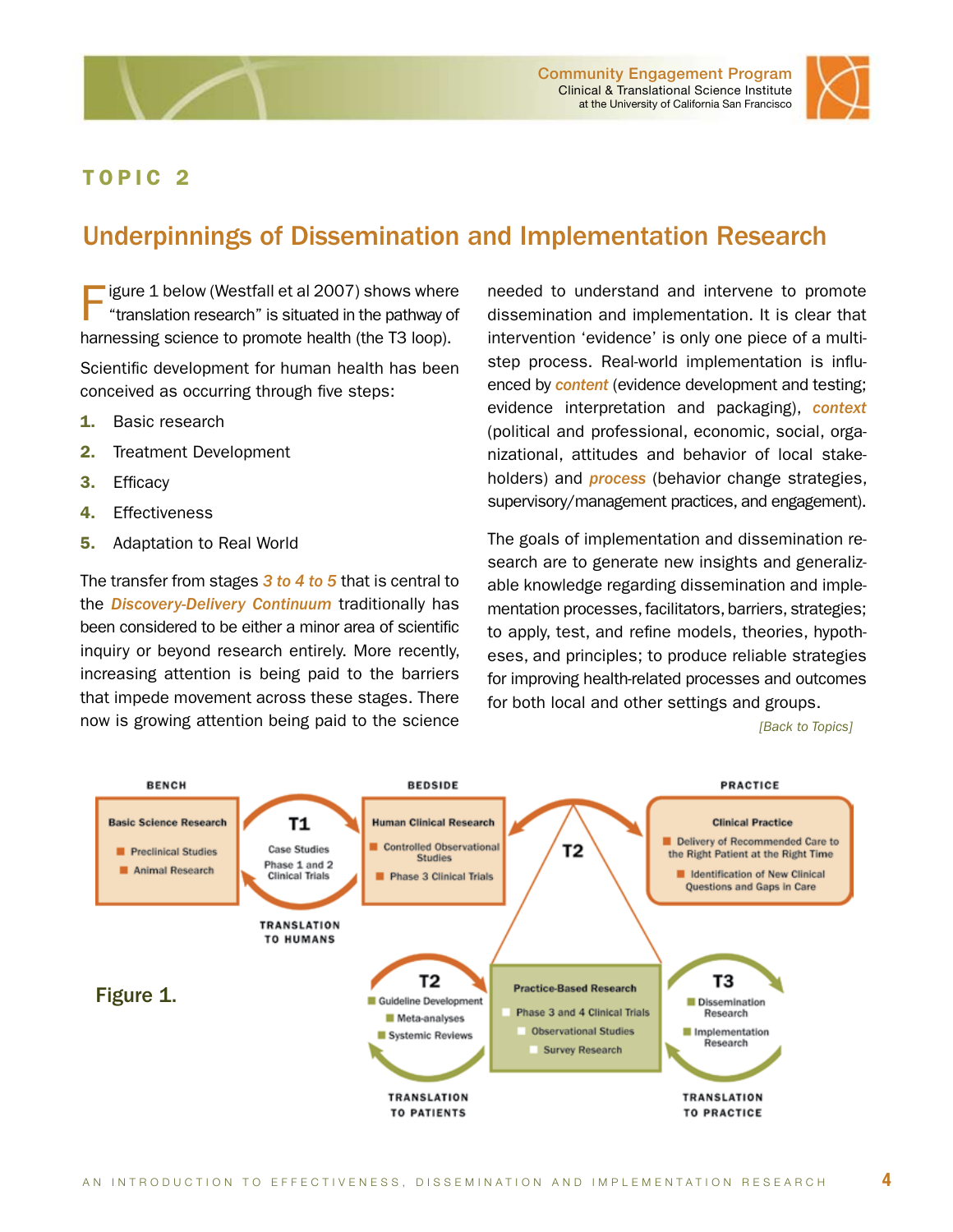Community Engagement Program Clinical & Translational Science Institute at the University of California San Francisco



### <span id="page-8-0"></span>TOPIC 3

# What is the problem, and why do we need to perform effectiveness, dissemination and implementation research?

 *"Tested interventions are underutilized. Used interventions are under-tested."*  — Chambers and Kerner, 2007

#### Barriers to translation

The gap between clinical research and practice in many areas of health care and public health is welldocumented, large, and growing. There are many interacting reasons for the general failure for health research to translate into practice, including economic and social policy, as well as scientific factors. In this document, we focus on those elements of the scientific process that can present *barriers to dissemination and implementation*, because they are most proximal to program developers and researchers. These include characteristics of:

- n The intervention studied:
- $\blacksquare$  The target settings;
- The research/evaluation design;
- **n** Interactions of all three above.

Many of the problems associated with the points above result from the practice of sacrificing external validity in the hope of maximizing internal validity that is the hallmark of efficacy rather than effectiveness, research. Most studied interventions that have proven efficacious have tended to be intensive and demanding of both staff and participants, limiting generalizability. Some threshold level of intensity of intervention is likely necessary, but program designers should be developing programs of the minimal intensity needed for change, rather than maximum intensity. Of note, studies of the relationship between efficacy of interventions and program *reach* have shown an inverse relationship between participation rates and magnitude of change among participants.

In other words, the more participation by diverse populations, the less change the intervention has been able to effect. One possible solution is to replace intensive interventions that engage fewer people with more extensive approaches that involve low cost interventions with frequent contact that engage more people (Rose's theorem).

Two additional barriers are that programs are (a) not packaged or manualized so that they are straightforward to implement, and (b) implementation materials do not permit any deviation from the original efficacy study protocol or do not describe the modifications that are permissible. Program designers should collect more process evaluation data to help make recommendations regarding program modifications, and funders should support the time and effort it takes to conduct these important translation steps.

Other elements of the research design can limit translation. When small and unrepresentative samples of patients, staff, and setting are included, results do not generalize. Practices such as run-in periods or excluding patients with co-morbidities further limit external validity and prevent uptake by practitioners and policymakers. Attention now should be focused on inclusion of more typical settings and intervention personnel. In addition, studies only rarely address outcomes important to policymakers, such as cost-effectiveness or other economic outcomes. *This lack of "fit" (mismatch) between an intervention/ research design on the one hand and the realities inherent to the ultimate target practice setting and the information needed by policymakers on the other hand, leads to low adoption and implementation* (e.g. the program is not seen as feasible, or as being responsive to local concerns). Community-based participatory research (CBPR), methods and 'prac-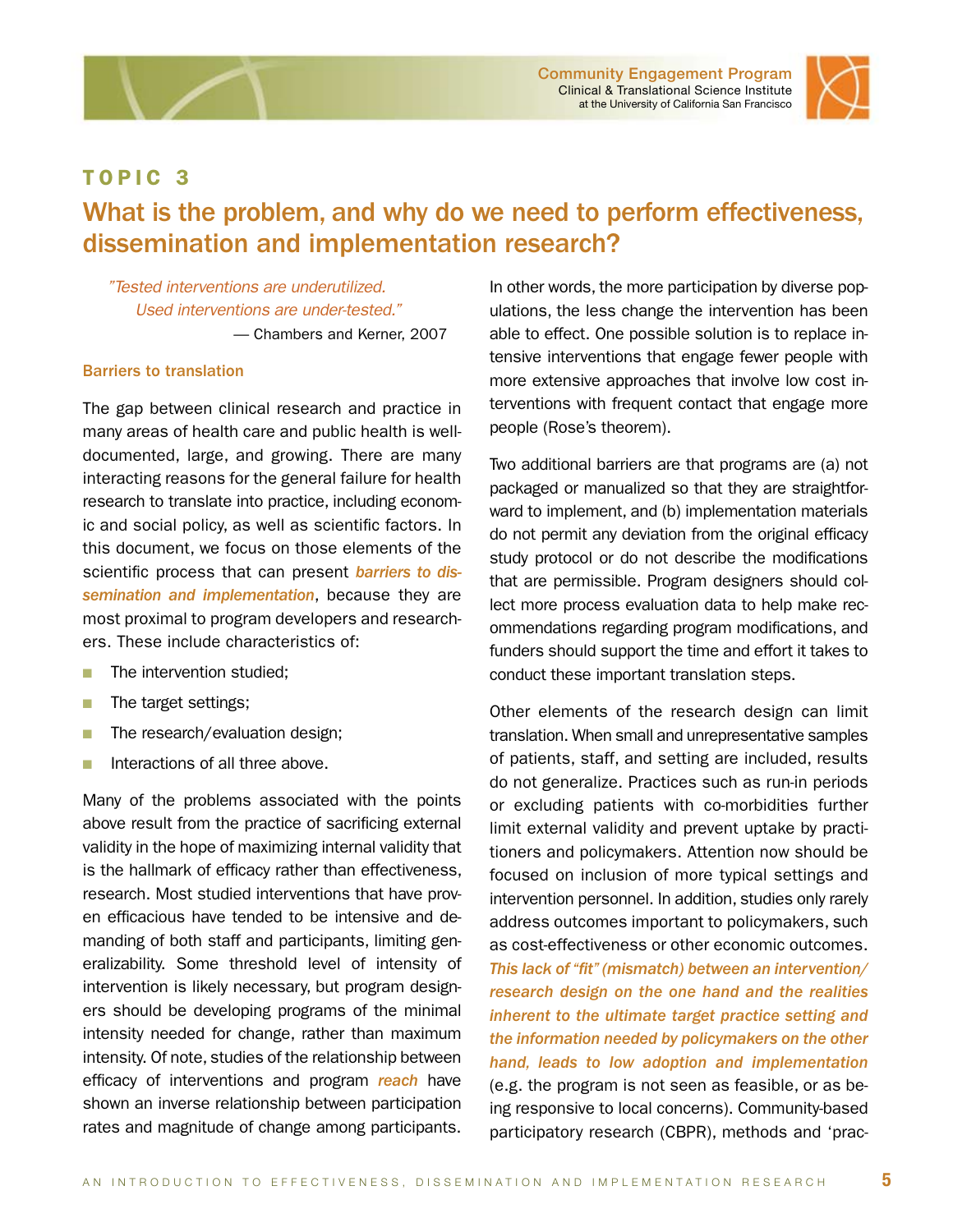### TOPIC 3 *(continued)*  What is the problem, and why do we need to perform effectiveness, dissemination and implementation research?

tical clinical trials' each offer means of enhancing the relevance and effectiveness of public health interventions.

#### Contextual Issues

Factors that influence decision-makers with respect to translation include the magnitude and time course of the health issue of focus; the personal, social, and economic costs of the problem; the political will and resources to tackle the problem; the robustness, replicability, relevance, and representativeness of the data; the quality and consistency of the evidence; and the potential costs of inaction. Researchers can and should do more to present contextual and external validity evidence to aid decision makers. External validity refers to *'inferences about the extent to which a causal relationship holds over variations in persons, settings, treatments, and outcomes.'* Information on the four categories of (1) program reach on representativeness; (2) implementation and adaptation; (3) outcomes for decision-making; and (4) maintenance and institutionalization, should be integrated into research designs and reports.

A recent study at McMaster University explored the value of the research literature on behavior change related to healthy diets. Among 2,872 studies, including 16 systematic reviews, only five studies were appropriately designed and/or reported on the range of outcomes so as to influence policy and practice. Practical clinical trials (e.g. trials of evidence-based, reproducible interventions across a range of settings, providers and patients designed to enable rigorous evaluation with respect to reach and effectiveness), provide one means to achieve these ends. Key characteristics of such trials include study of heterogeneous and representative patient samples; multiple and diverse settings; multiple measures relevant to decision-makers (cost and quality of life); and comparison conditions more relevant to real-world decisions (current standard of care or alternative approaches) instead of placebo controls. Heterogeneity

is encouraged and purposeful, rather than minimized, to achieve diversity and representativeness. Practical clinical trials reflect more of the complexity and context of the real world, e.g., participants with multiple co-morbid conditions and staff who have completing demands and varying levels of expertise.

#### Recommendations

As described by Glasgow and Emmons (*Annual Review of Public Health* 2007), *"to enhance integration of research and practice, we need to change how we perform research program development, evaluation, and reporting. It will be much easier for local practitioners and policymakers to judge program relevance if researchers (a) pay greater attention to context and external validity and (b) partner with relevant decisionmakers and target audiences at the outset. This is only one of many strategies needed to increase translation of evidence-based interventions, but it is a critical component and excellent starting point."*

*[\[Back to Topics\]](#page-2-0)*

### Summary Recommendations to Enhance Integration of Research and Practice *(Glasgow and Emmons 2007)*

- **n** Anticipate and address likely barriers to dissemination
- **n** Appreciate and integrate multiple types of evidence
- Adopt research designs, such as practical clinical and behavioral trials across settings, that address concerns of clinicians and policymakers
- **n** Conduct broader evaluations that include multiple outcomes, address generalizability, and report on contextual factors
- Do not expect a program to work perfectly initially, but plan for adaptation and refinement to fit local conditions and merging issues shape the literature on what constitutes effective interventions. What is discovered today can have a positive impact on what funders and what organizations serving your population will do tomorrow.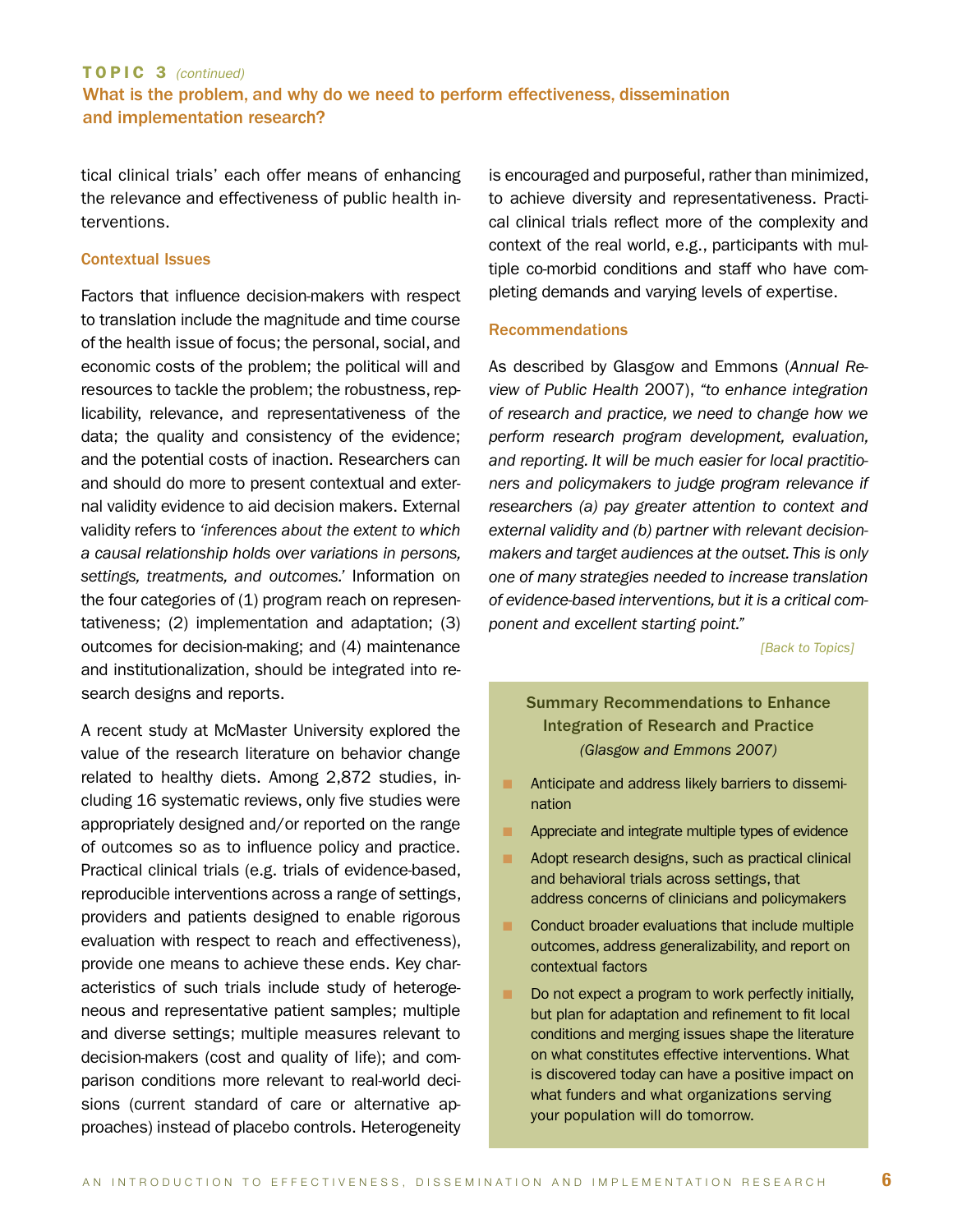### TOPIC 3 *(continued)*

What is the problem, and why do we need to perform effectiveness, dissemination and implementation research?

| Definitions and Questions to Ask to Assess Applicability (Green and Glasgow, 2006) |                                                                                                                          |                                                                                                                                                                                                                                                      |  |  |
|------------------------------------------------------------------------------------|--------------------------------------------------------------------------------------------------------------------------|------------------------------------------------------------------------------------------------------------------------------------------------------------------------------------------------------------------------------------------------------|--|--|
| <b>RE-AIM Dimension</b>                                                            | <b>Definition</b>                                                                                                        | <b>Questions to Ask</b>                                                                                                                                                                                                                              |  |  |
| <b>Reach</b><br>(Individual Level)                                                 | Participation rate among<br>intended audience and<br>representativeness of<br>these participants                         | What percentage of the target popula-<br>tion came into contact with or began<br>program?<br>Did program reach those most in need?<br>П<br>Were participants representative of your<br>practice setting?                                             |  |  |
| <b>Effectiveness</b><br>(Individual Level)                                         | Impact on key outcomes<br>п<br>and quality of life<br><b>Consistency of effects</b><br>٠<br>across subgroups             | Did program achieve key targeted out-<br>■<br>comes?<br>Did it produce unintended adverse con-<br>п<br>sequences?<br>How did it affect quality of life?<br>■<br>What did program cost as implemented<br>■<br>and what would it cost in your setting? |  |  |
| <b>Adoption</b><br>(Setting and/or<br><b>Organizational Level)</b>                 | Participation rates and<br>П<br>representativeness of<br>settings in the evaluation                                      | Did low-resource organizations serving<br>П<br>high-risk populations use it?<br>Did program help the organization<br>■<br>address its primary mission?<br>Is program consistent with your values<br>■<br>and priorities?                             |  |  |
| Implementation<br>(Setting and/or<br><b>Organizational Level)</b>                  | Level and consistency of<br>■<br>delivery across program<br>components and different<br>staff members                    | How many staff members delivered the<br>■<br>program?<br>Did different levels of staff implement<br>■<br>the program successfully?<br>Were different program components<br>п<br>delivered as intended?                                               |  |  |
| <b>Maintenance</b><br>(Individual and<br><b>Setting Levels)</b>                    | At individual level:<br>■<br>Long-term effectiveness<br>At setting level:<br>Sustainability and<br>adaptation of program | Did program produce lasting effects at<br>individual level?<br>Did organizations sustain the program<br>■<br>over time? How did the program evolve?<br>Did those persons and settings that<br>п<br>showed maintenance include those<br>most in need? |  |  |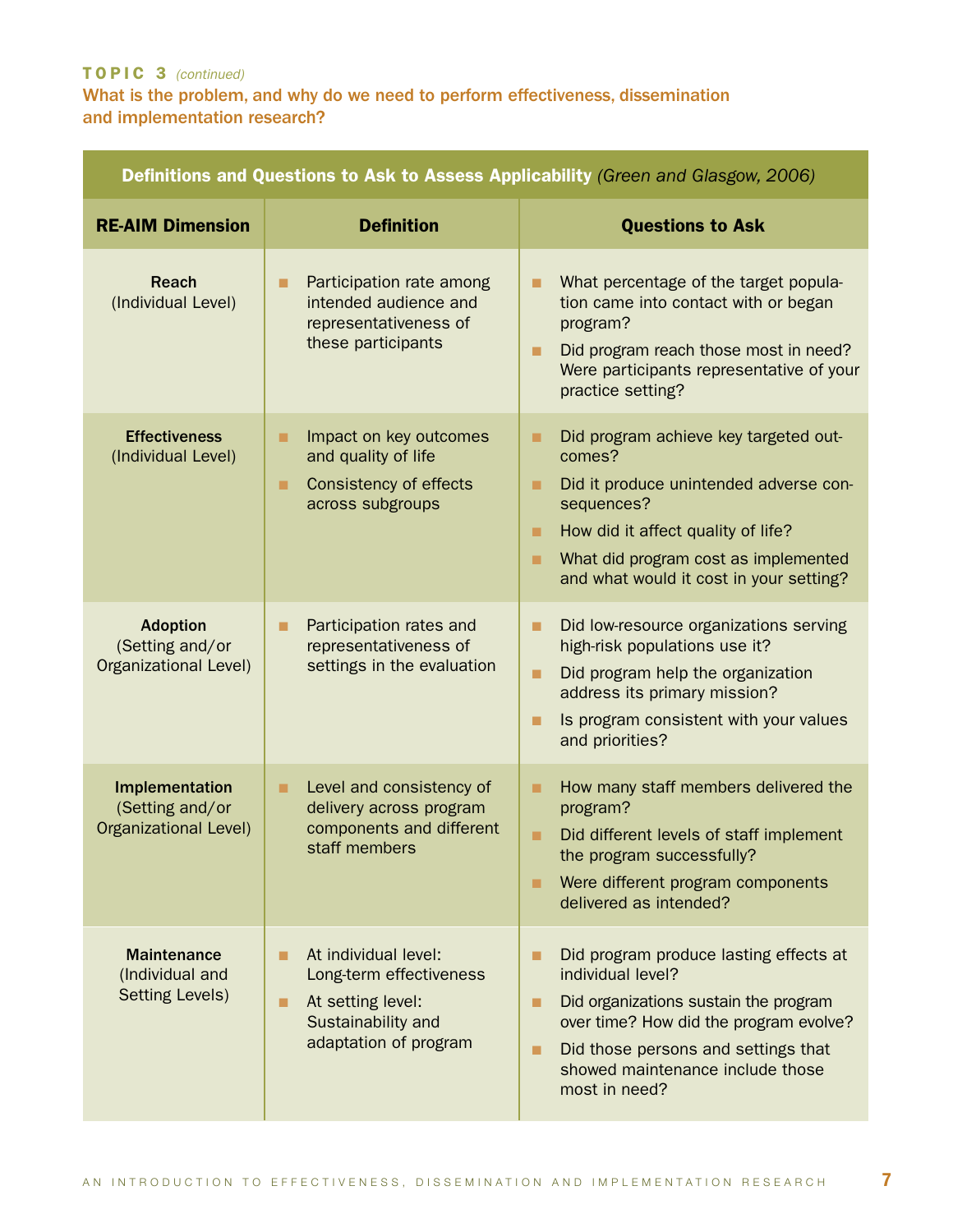



## <span id="page-11-0"></span>**REFERENCES**

# Bibliography and Web Resources for Dissemination and Implementation Research

#### Key References:

- 1. Aarons GA. Mental health provider attitudes toward adoption of evidence-based practice: the evidencebased practice attitude scale (EBPAS). *Ment Health Serv Res* 2004 June; 6(2):61–74. *[\(Full text available\)](http://www.pubmedcentral.nih.gov/articlerender.fcgi?artid=1564126)*
- 2. Balas EA, Boren SA. Managing clinical knowledge for health care improvement. *Yearbook of Medical Informatics* 2000:65-70.
- 3. Best A, Hiatt RA, Norman CD. Knowledge integration: conceptualizing communications in cancer control systems. *Patient Education and Counseling* 2008; 71(3):319-27. *[\(Full text available\)](http://www.sciencedirect.com/science?_ob=ArticleURL&_udi=B6TBC-4S7S2NK-1&_user=4430&_rdoc=1&_fmt=&_orig=search&_sort=d&_docanchor=&view=c&_acct=C000059594&_version=1&_urlVersion=0&_userid=4430&md5=e647e923611983c29072a7ebfbf64910)*
- 4. Bero LA, Roberto G, Grimshaw JM, Harvey E, Oxman AD, Thomson MA. Closing the gap between research and practice: an overview of systemic reviews of interventions to promote the implementation of research findings. *British Med J* 1998; 317:465-469. *[\(Full text available\)](http://www.bmj.com/cgi/content/full/317/7156/465?maxtoshow=&HITS=10&hits=10&RESULTFORMAT=1&title=Closing+the+gap+between+research+and+practice%253A+An+overview+of+systemic+reviews&andorexacttitle=and&andorexacttitleabs=and&andorexactfulltext=and&searchid=1085150948671_10717&stored_search=&FIRSTINDEX=0&sortspec=relevance&volume=317&firstpage=465&tdate=12/31/1998&resourcetype=1,2,3,4)*
- 5. Bradley EH, Webster TR, Baker D, Schlesinger M, Inouye SK, Barth MC, Lapane KL, Lipson D, Stone R, Koren MJ. Translating research into practice: speeding the adoption of innovative health care programs. Issue Brief *(The Commonwealth Fund)* 2004; 724:1-12. *[\(Full text available\)](http://cmwf.org/publications/publications_show.htm?doc_id=233248)*
- 6. Cain M, Mittman R. Diffusion of innovation in health care. *California HealthCare Foundation* 2002 May: 1-29. *[\(Full text available\)](http://www.chcf.org/topics/view.cfm?itemID=19772)*
- 7. Campbell M, Fitzpatrick R, Haines A, et al. Framework for design and evaluation of complex interventions to improve health. *Br Med J* 2000;321:694- 696. *[\(Full text available\)](http://www.bmj.com/cgi/reprint/321/7262/694)*
- 8. Chambers D, Kerner, J. Dissemination and implementation PARs: background, overview, and review challenges. Presentation to the National Institutes of Mental Health, National Cancer Institute, 2007 *[\(PowerPoint presentation available online\)](http://conferences.thehillgroup.com/conferences/di2007/daytwo/1_Chambers_Kerner_Day 2.pdf)*.
- 9. Choi BC. Understanding the basic principles of knowledge translation. *Journal of Epidemiology and Community Health* 2005 February;59(2):93. *[\(Full text available\)](http://jech.bmj.com/cgi/content/full/59/2/93)*
- 10. Ciliska D, Robinson P, Horsley T, Ellis P, Brouwers M, Gauld M, Baldassarre F, Raina P. Diffusion and dissemination of evidence-based dietary strategies for the prevention of cancer. *Current Oncology* 2006 Aug; 13(4):130-40. *[\(Full text available\)](http://www.nutritionj.com/content/4/1/13)*
- 11. Cohen SJ. Efficacy, effectiveness, and sustainability: translating research into improvements in health care. *Medical Care* 2000;38(5):449-450.
- 12. Davis D, Evans M, Jadad A, Perrier L, Rath D, Ryan D, Sibbald G, Straus S, Rappolt S, Wowk M, Zwarenstein M. The case for knowledge translation: shortening the journey from evidence to effect. *British Med J* 2003;327:33-35. *[\(Full text available\)](http://www.bmj.com/cgi/content/full/327/7405/33)*
- 13. Davis P, Howden-Chapman P, Section T. Translating research findings into health policy. *Social Science & Medicine* 1996;43(5):865-872. *[\(Full text avail](http://www.sciencedirect.com/science?_ob=ArticleURL&_udi=B6VBF-3VW8J05-33&_user=10&_handle=B-WA-A-A-BA-MsSAYZW-UUW-AUYDDBDZBE-AUYCBAYVBE-VWZZVECWU-BA-U&_fmt=summary&_coverDate=09%2F30%2F1996&_rdoc=28&_orig=browse&_srch=%23toc%235925%231996%23999569994%2367255!&_cdi=5925&view=c&_acct=C000050221&_version=1&_urlVersion=0&_userid=10&md5=ce6a28affdba976a9d383f5f87100e22)[able with subscription\)](http://www.sciencedirect.com/science?_ob=ArticleURL&_udi=B6VBF-3VW8J05-33&_user=10&_handle=B-WA-A-A-BA-MsSAYZW-UUW-AUYDDBDZBE-AUYCBAYVBE-VWZZVECWU-BA-U&_fmt=summary&_coverDate=09%2F30%2F1996&_rdoc=28&_orig=browse&_srch=%23toc%235925%231996%23999569994%2367255!&_cdi=5925&view=c&_acct=C000050221&_version=1&_urlVersion=0&_userid=10&md5=ce6a28affdba976a9d383f5f87100e22)*
- 14. *Dissemination and Diffusion of Evidence-Based Cancer Control Interventions. Summary, Evidence Report/Technology Assessment: Number 79*. AHRQ Publication Number 03-E032, May 2003. Agency for Healthcare Research and Quality, Rockville, MD. *[\(Full text available\)](http://www.ahrq.gov/clinic/epcsums/canconsum.htm)*
- 15. Dowie J. The research-practice gap and the role of decision analysis in closing it. *Health Care Analysis*  1996;4: 5-18. *[\(Full text available with subscription\)](http://www.springerlink.com/content/f8576514u7563jn8/fulltext.pdf)*
- 16. Eccles M, Grimshaw J, Campbell M, Ramsay C. Research designs for studies evaluating the effectiveness of change and improvement strategies. *Qual Saf Health Care* 2003 Feb;12(1):47-52. *[\(Full text available\)](http://qshc.bmj.com/cgi/content/full/12/1/47)*
- 17. Elliott DS, Mihalic S. Issues in disseminating and replicating effective prevention programs. *Prevention Science* 2004;5(1):47-53. *[\(Full text available](http://www.springerlink.com/content/n4573450u34uk762/fulltext.pdf)  [with subscription\)](http://www.springerlink.com/content/n4573450u34uk762/fulltext.pdf)*
- 18. Epping-Jordan JE. Research to practice: international dissemination of evidence-based behavioral medicine. *Ann Behav Med* 2004 Oct;28(2):81-7. *[\(Abstract available\)](http://www.ncbi.nlm.nih.gov/pubmed/15454354?dopt=Abstract)*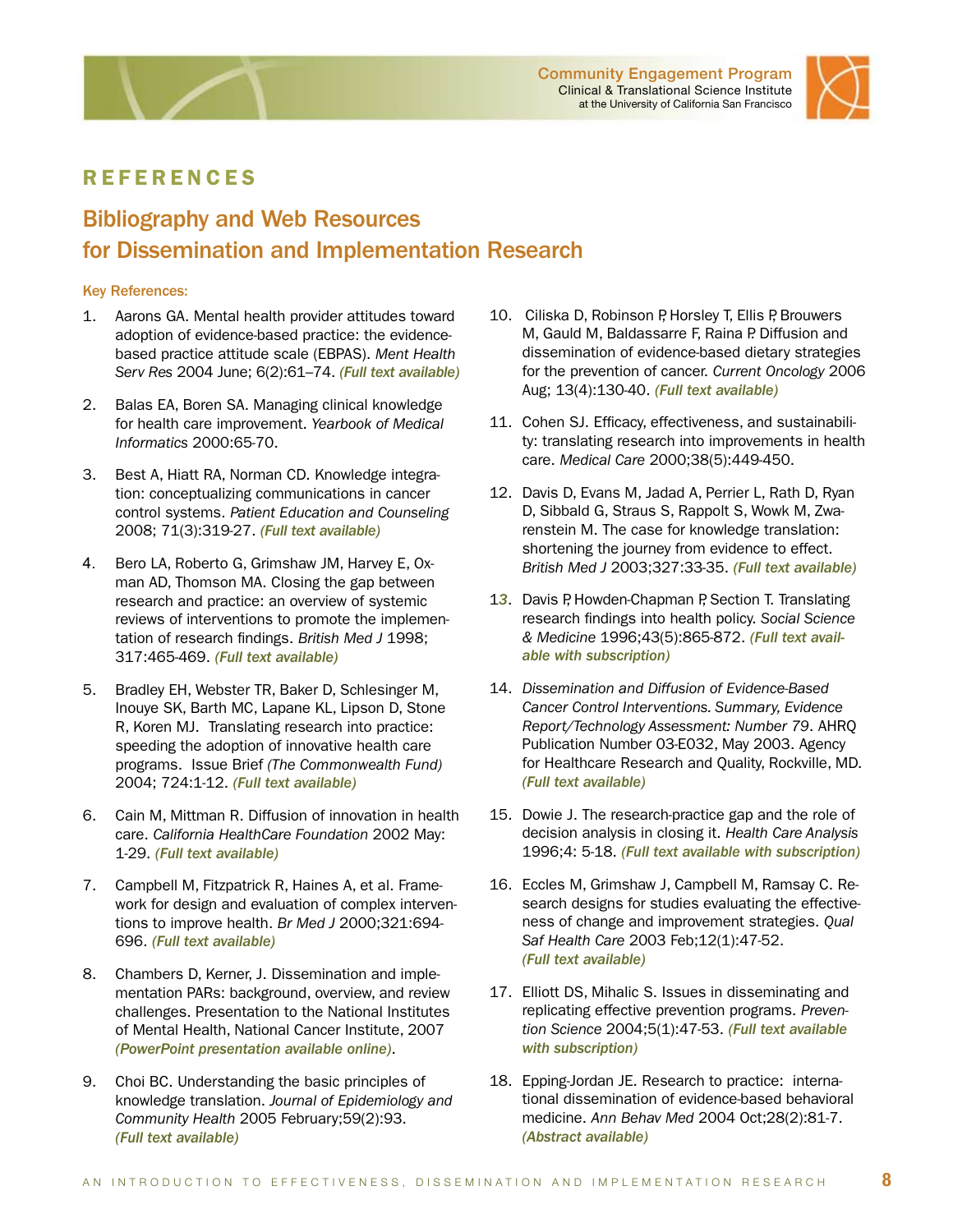#### REFERENCES *(continued)* Bibliography and Web Resources

- 19. Farquhar JW. The case for dissemination research in health promotion and disease prevention. *Can J Public Health* 1996 Nov-Dec;87(2 Suppl):S44-9. *[\(Abstract available\)](http://www.ncbi.nlm.nih.gov/pubmed/9002343?dopt=Abstract)*
- 20. Fixsen DL, Naoom SF, Blase KA, Friedman RM, Wallace F. *Implementation Research: A Synthesis of the Literature.* University of South Florida, 2005. *[\(Full text available\)](http://nirn.fmhi.usf.edu/resources/publications/Monograph)*
- 21. Freeman AC, Sweeney K. Why general practitioners do not implement evidence: qualitative study. *BMJ*  2001 November;323: 1-5. *[\(Full text available\)](http://www.bmj.com/cgi/content/full/323/7321/1100)*
- 22. Freemantle N, Watt I. Dissemination: implementing the findings of research. *Health Libraries Review* 1994; 11:133-137.
- 23. Glasgow RE. Evaluating the public health impact of health promotion interventions: The RE-AIM framework. *American Journal of Public Health* 1999;89(9):1322-1327. *[\(Abstract available\)](http://www.ajph.org/cgi/content/abstract/89/9/1322)*
- 24. Glasgow RE, Emmons KM. How can we increase translation of research into practice? Types of evidence needed. *Annual Review of Public Health* 2007;28:413-33. *[\(Full text available\)](http://arjournals.annualreviews.org/doi/abs/10.1146/annurev.publhealth.28.021406.144145?url_ver=Z39.88-2003&rfr_id=ori:rid:crossref.org&rfr_dat=cr_pub%3dncbi.nlm.nih.gov)*
- 25. Glasgow R, Lichtenstein E, Marcus A. Why don't we see more translation of health promotion research to practice? Rethinking the efficacy to effectiveness transition. *American Journal of Public Health* 2003;93(8):1261-1267. *[\(Full text available\)](http://ajph.aphapublications.org/cgi/reprint/93/8/1261)*
- 26. Glasgow RE, Magid DJ, Beck A, Ritzwoller D, Estabrooks PA. Practical clinical trials for translating research to practice: design and measurement recommendations. *Medical Care* June 2005;43(6):551-557.
- 27. Glasgow R, Marcus A, Bull S, Wilson K. Disseminating effective cancer screening interventions. *Cancer Supplement* 2004:1239-1250. *[\(Full text available\)](http://www3.interscience.wiley.com/journal/109569613/abstract?CRETRY=1&SRETRY=0)*
- 28. Green L, Glasgow R. Evaluating the relevance, generalization, and applicability of research: issues in external validation and translation methodology. *Evaluation & the Health Profession* 2006;29(1):126- 153. *[\(Abstract available\)](http://www.ncbi.nlm.nih.gov/pubmed/16510882?dopt=AbstractPlus)* See also *[www.re-aim.org](http://re-aim.org/)*.
- 29. Green LA, Seifert CM. Translation of research into practice: Why we can't "Just Do It." *Journal of the American Board of Family Practice* 2005;18:541- 545. *[\(Full text available\)](http://www.jabfm.org/cgi/content/abstract/18/6/541)*
- 30. Greenhalgh T, Robert G, Macfarlane F, Bate P and Kyriakidou O. Diffusion of innovations in service organizations: systematic review and recommendations. *The Milbank Quarterly* 2004;82(4):581-629. *[\(Full text available\)](http://www.ncbi.nlm.nih.gov/pubmed/15595944?dopt=Citation)*
- 31. Grimshaw JM, Eccles MP. Is evidence-based implementation of evidence-based care possible? *Med J Aust* 2004 Mar 15;180(6 Suppl):S50-1. *[\(Full text](http://www.mja.com.au/public/issues/180_06_150304/gri10746_fm.html)  [available\)](http://www.mja.com.au/public/issues/180_06_150304/gri10746_fm.html)*
- 32. Grimshaw JM, Eccles MP, Greener J, Maclennan G, Ibbotson T, Kahan JP, Sullivan F. Is the involvement of opinion leaders in the implementation of research findings a feasible strategy? *Implementation Science* 2006;1(3). *[\(Full text available\)](http://www.implementationscience.com/content/1/1/3)*
- 33. Grimshaw JM, Thomas RE, MacLennan G, Fraser C, Ramsay CR, Vale L, et al. Effectiveness and efficiency of guideline dissemination and implementation strategies. *Health Technol Assess* 2004 Feb;8(6):iiiiv,1-72. *[\(Full text available\)](http://www.hta.ac.uk/fullmono/mon806.pdf)*
- 34. Grunfeld E, Zitzelsberger L, Hayter C, Berman N, Cameron R, Evans WK, Stern H. The role of knowledge translation for cancer control in Canada. *Chronic Diseases in Canada* 2004 Spring;25(2):1-6. *[\(Abstract available\)](http://www.ncbi.nlm.nih.gov/pubmed/15554605?dopt=Citation)*
- 35. Handley MA, Hammer H, Schillinger D. Navigating the terrain between research and practice: a Collaborative Research Network (CRN) case study in diabetes research. *J Am Board Fam Practice* 2006.19:85-92. *[\(Abstract available\)](http://www.ncbi.nlm.nih.gov/pubmed/16492010)*
- 36. Haynes RB, Hayward R, Lomas J. Bridges between health care research evidence and clinical practice. *Journal of the American Medical Informatics Associatio*n 1995;2(6): 342-350. *[\(Full text available\)](http://jamia.bmj.com/content/2/6/342.full.pdf)*
- 37. Kerner JF, Guirguis-Blake J, Hennessy KD, Brounstein PJ, Vinson C, Schwartz RH, Myers BA, Briss P. Translating research into improved outcomes in comprehensive cancer control. *Cancer Causes and Control* 2005;16(1):27-40. *[\(Abstract available\)](http://www.springerlink.com/content/34qu4h3n87640163/)*
- 38. Learmonth AM. Utilizing research in practice and generating evidence from practice. *Health Education Research* 2000;15(6):743-756. *[\(Full text available\)](http://her.oxfordjournals.org/cgi/content/abstract/15/6/743)*
- 39. Lomas J. Diffusion, dissemination, and implementation: Who should do what? *Annals of the New York Academy of Sciences* 1993;703:226-237. *[\(Abstract available\)](http://www.nyas.org/annals//cgi/content/abstract/703/1/226)*
- 40. Lomas J. *Improving research Dissemination and Uptake in the Health Sector: Beyond the Sound of One Hand Clapping.* Center for Health Economics and Policy Analysis. McMaster University, Hamilton, Ontario, Canada 1997.
- 41. Lomas J. *Teaching old (and not so old) docs new tricks: effective ways to implement research findings.* 1993. Center for Health Economics and Policy Analysis. McMaster University Working Paper 93-4.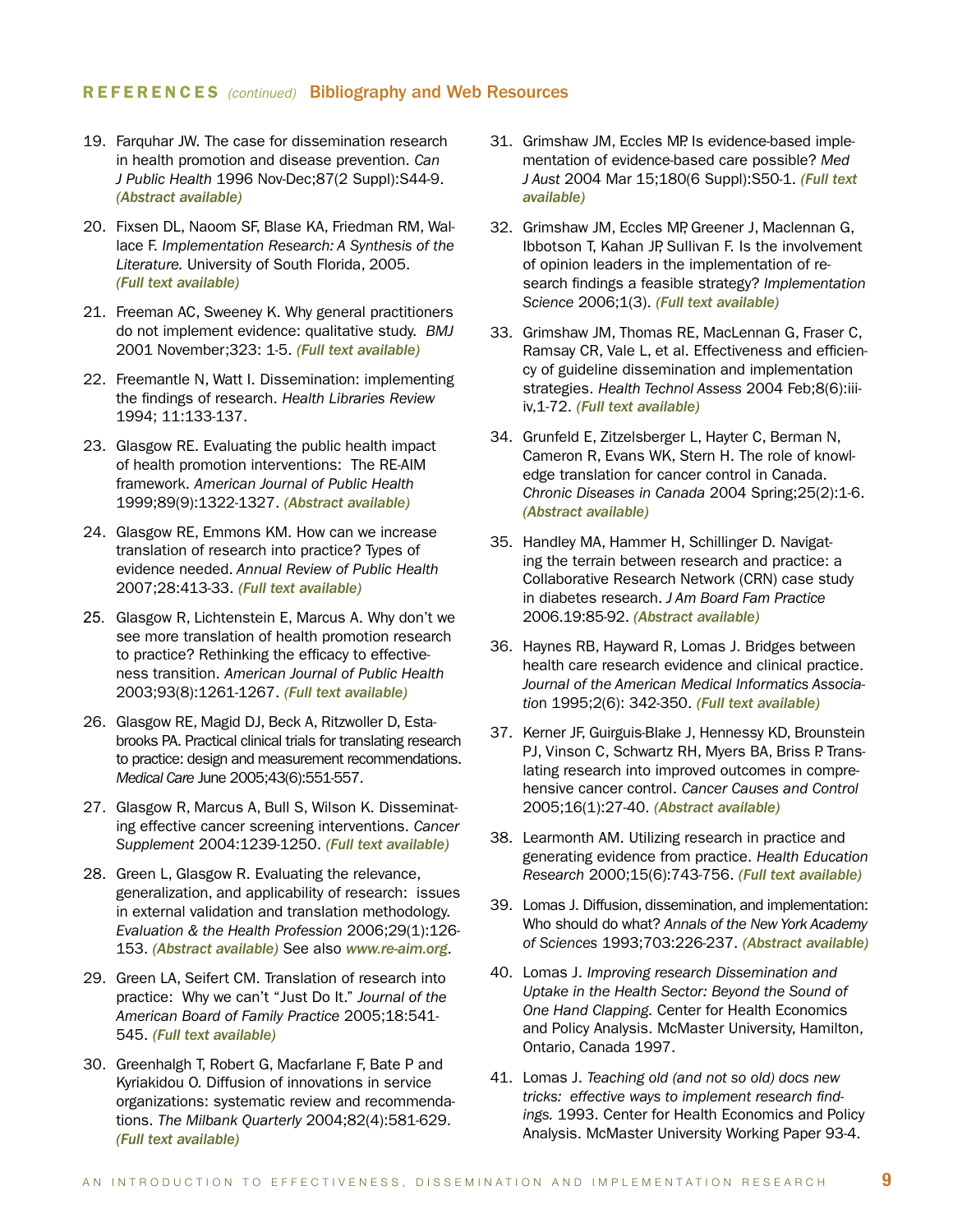#### REFERENCES *(continued)* Bibliography and Web Resources

- 42. Mittman BS. Creating the evidence base for quality improvement collaboratives. *Ann Intern Med* 2004 Jun 1;140(11):897-901. *[\(Full text available\)](http://www.annals.org/cgi/reprint/140/11/897)*
- 43. Oldenburg BF, Sallis JF, French ML, Owen N. Health promotion research and the diffusion and institutionalization of interventions. *Health Educ Res* 1999 Feb;14(1):121-30. *[\(Full text available\)](http://her.oxfordjournals.org/cgi/content/full/14/1/121)*
- 44. Orlandi M. The diffusion and adoption of worksite health promotion innovations: an analysis of barriers. *Preventive Medicine* 1986;15:522-536.
- 45. Pentz MA. Form follows function: designs for prevention effectiveness and diffusion research. *Prevention Science* March 2004;5(1):23-29. *[\(Full text available](http://www.springerlink.com/content/r008u4305602648v/fulltext.pdf)  [with subscription\)](http://www.springerlink.com/content/r008u4305602648v/fulltext.pdf)*
- 46. Rogers EM. *Diffusion of Innovations*. 5th ed. New York: Free Press 2003.
- 47. Rose G. *The Strategy of Preventive Medicine.* Oxford: Oxford University Press 1992.
- 48. Schillinger D, Hammer H, Wang F, McLean I, Tang A, Youmans S, Handley M. Seeing in 3-D: examining the reach of diabetes self-management support strategies in a public health care system. *Health Ed Behav* 2007. *[\(Full text available with subscription\)](http://heb.sagepub.com/cgi/reprint/35/5/664)*
- 49. Schoenwald S Hoagwood K. Effectiveness, transportability and dissemination of interventions: what matters when? *Psychiatric Services*  2001;52(9):1190-1197. *[\(Full text available\)](http://ps.psychiatryonline.org/cgi/content/full/52/9/1190)*
- 50. Stetler CB, Legro MW, Wallace CM, Bowman C, Guihan M, Hagedorn H, Kimmel B, Sharp ND, Smith JL. The role of formative evaluation in implementation research and the QUERI experience. *J Gen Intern Med* 2006 Feb;21 Suppl 2:S1-8. *[\(Full text](http://www.ncbi.nlm.nih.gov/pmc/articles/PMC2557128/?tool=pubmed)  [available\)](http://www.ncbi.nlm.nih.gov/pmc/articles/PMC2557128/?tool=pubmed)*
- 51. Westfall J, Mold J, Fagnan L. Practice-based research – "Blue Highways" on the NIH roadmap. *JAMA* 2007; 297 (4): 403-406 *[\(Full text available\)](http://jama.ama-assn.org/cgi/content/full/297/4/403)*.

#### Additional Articles:

- 1. Best A, Moor G, Holmes B, Clark P, Bruce T, Lieschow S, Bucholz K, Krajnack J. Health promotion dissemination and systems thinking: toward an integrative model. *American Journal of Health Behavior*  2003;27(Supplement 3):s206-s216.
- 2. Best A, Stokols D, Green L, Leischow S, Holmes B, Bucholz K. An Integrative framework for community partnering to translate theory into effective health promotion strategy. *American Journal of Health Promotion* 2003;18(2):168-176.
- 3. Bowen DJ, Sorensen G, Weiner BJ, Campbell M, Emmons K, Melvin C. Dissemination research in cancer control: where are we and where should we go? *Cancer Causes Control* 2009; 20(4): 473-85. *[\(Full text available\)](http://www.springerlink.com/content/9h172612p0170166/)*
- 4. Brownson RC, Fielding JE, Maylahn CM. Evidencebased public health: a fundamental concept for public health practice. *Annual Review of Public Health* 2009; 30:175-201. *[\(Full text available\)](http://arjournals.annualreviews.org/doi/abs/10.1146/annurev.publhealth.031308.100134?url_ver=Z39.88-2003&rfr_id=ori:rid:crossref.org&rfr_dat=cr_pub%3dncbi.nlm.nih.gov)*
- 5. Campbell MK, Grimshaw JM, Elbourne DR. Intracluster correlation coefficients in cluster randomized trials: empirical insights into how should they be reported. *BMC Med Res Methodol* 2004 Apr 28;4:9. (*[Full text available\)](http://www.biomedcentral.com/1471-2288/4/9)*
- 6. Dzewaltowski DA, Glasgow RE, Klesges LM, Estabrooks PA, Brock E. RE-AIM: evidence-based standards and a web resource to improve translation of research into practice. *Ann Behav Med* 2004 Oct;28(2):75-80. *[\(Abstract available\)](http://www.ncbi.nlm.nih.gov/pubmed/15454353?dopt=Abstract)*
- 7. Elder JP, Ayala GX, Parra-Medina D, Talavera GA. Health communication in the Latino community: issues and approaches. *Annual Review of Public Health* 2009 Apr; 30:227-51. *[\(Full text available\)](http://arjournals.annualreviews.org/doi/abs/10.1146/annurev.publhealth.031308.100300?url_ver=Z39.88-2003&rfr_id=ori:rid:crossref.org&rfr_dat=cr_pub%3dncbi.nlm.nih.gov)*
- 8. Elliott SJ, O'Loughlin J, Robinson K, Eyles J, Cameron R, Harvey D, Raine K, Gelskey D. Conceptualizing dissemination research and activity: the case of the Canadian Heart Health Initiative. *Health Education and Behavior* 2003;30(3):267-282. *[\(Full text available\)](http://heb.sagepub.com/cgi/content/abstract/30/3/267)*
- 9. Ferguson JE. Bridging the gap between research and practice. *Knowledge Management for Development*  (KM4D Journal) 2005; 1(3):46-54.
- 10. Ferlie E, Fitzgerald L, Wood M, Hawkins, C. The nonspread of innovations: the mediating role of professionals. *Academy of Management Journal* 2005; 48(1):117-134. *[\(Full text available\)](http://dccps.cancer.gov/d4d/nonspread.pdf)*
- 11. Geroski PA. Models of technology diffusion. *Research Policy* 2000;29: 603-625. *[\(Full text available\)](http://www.sciencedirect.com/science?_ob=ArticleURL&_udi=B6V77-40379X9-B&_user=10843&_coverDate=04%2F30%2F2000&_rdoc=10&_fmt=full&_orig=browse&_srch=doc-info%28%23toc%235835%232000%23999709995%23190044%23FLA%23display%23Volume%29&_cdi=5835&_sort=d&_docanchor=&view=c&_ct=12&_acct=C000000150&_version=1&_urlVersion=0&_userid=10843&md5=ef1e1d0bc5e052034c28cbf19bf12281)*
- 12. Glasgow RE, Vogt TM, Boles SM. Evaluating the public health impact of health promotion interventions: the RE-AIM framework. *American Journal of Public Health* 1999; 89: 1323-1327. *[www.re-aim.org](http://re-aim.org/)*
- 13. Green LW, Ottoson JM, Garcia C, Hiatt RA. Diffusion theory and knowledge dissemination, utilization, and integration in public health. *Annual Review of Public Health* 2009; 30:151-74. *[\(Abstract available\)](http://www.ncbi.nlm.nih.gov/pubmed/19705558?ordinalpos=1&itool=EntrezSystem2.PEntrez.Pubmed.Pubmed_ResultsPanel.Pubmed_DefaultReportPanel.Pubmed_RVDocSum)*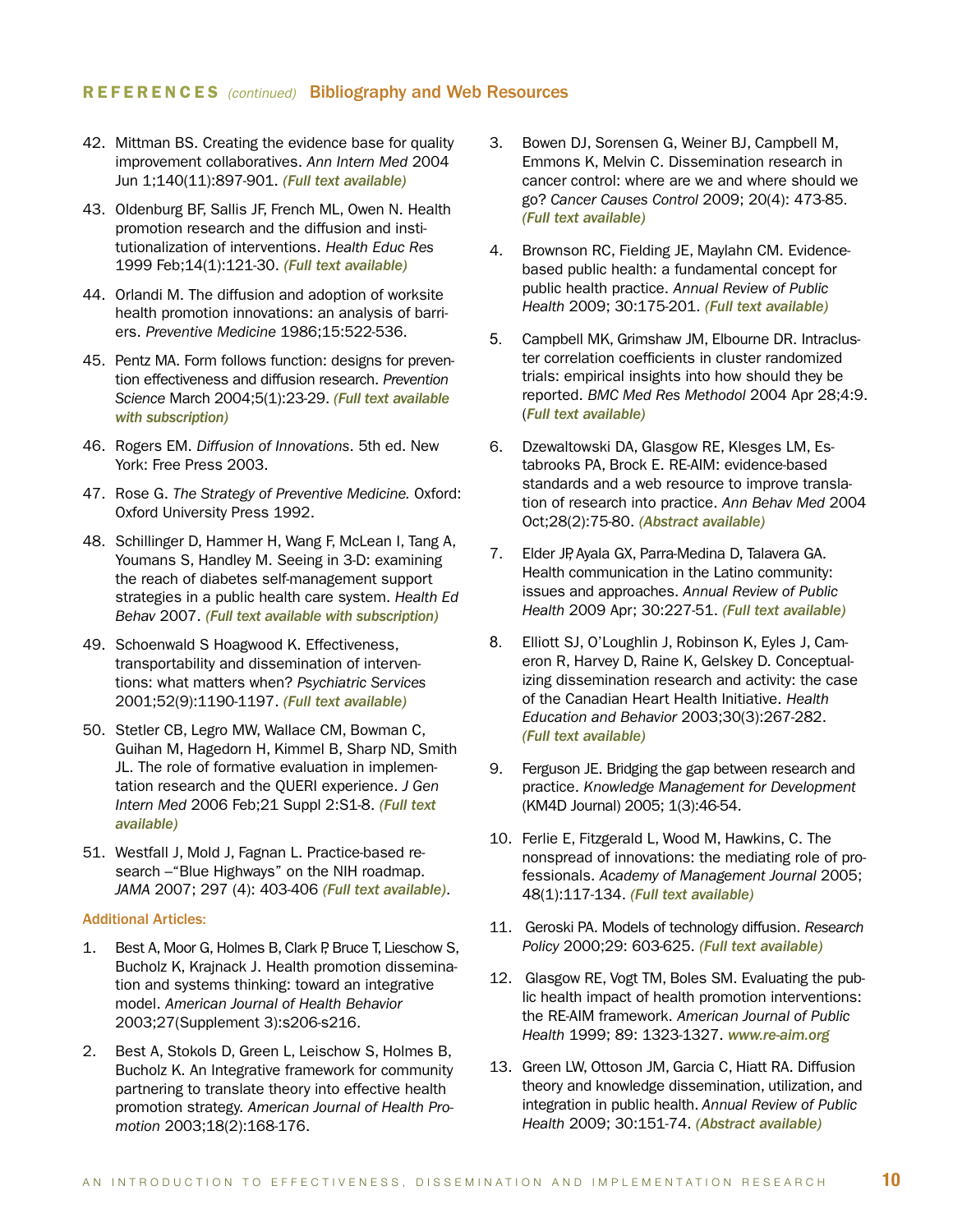#### REFERENCES *(continued)* Bibliography and Web Resources

- 14. Green LW, Mercer SL. Can public health researchers and agencies reconcile the push from funding bodies and the pull from communities? *American Journal of Public Health* 2001 Dec;91(12):1926-9. *[\(Full text available\)](http://www.ajph.org/cgi/content/full/91/12/1926)*
- 15. Grimshaw J, Campbell M, Eccles M, Steen N. Experimental and quasi-experimental designs for evaluating guideline implementation strategies. *Fam Pract* 2000 Feb;17 Suppl 1:S11-6.
- 16. Grol R, Wensing M, Eccles M. *Improving Patient Care: The Implementation of Change in Clinical Practice.* Edinburgh: Elsevier Butterworth Heinemann; 2005.
- 17. Handley MR, Stuart ME, Kirz HL. An evidence-based approach to evaluating and improving clinical practice: implementing practice guidelines. *HMO Practice* 1994;8(2):75-83.
- 18. Kanouse D, Jacoby I. When does information change practitioners' behavior? *International Journal of Technology Assessment in Healthcare* 1998;4:27-33.
- 19. LoCicero J. Real vs. ideal dissemination of scientific information. *Cardiopulmonary and Critical Care Journal* May 1995 Editorial.
- 20. May AL, Mulhall A, Alexander C. Bridging the research-practice gap: exploring the research cultures of practicioners and managers. *Journal of Advanced Nursing* 1998 August;28(2):428-437. *[\(Abstract](http://www3.interscience.wiley.com/journal/119123229/abstract?CRETRY=1&SRETRY=0)  [available\)](http://www3.interscience.wiley.com/journal/119123229/abstract?CRETRY=1&SRETRY=0)*
- 21. Mazmanian PE, Davis DA. Continuing medical education and the physician as a learner: guide to the evidence. *JAMA* 2002 Sep 4;288(9):1057-60. *[\(Full text available with subscription\)](http://jama.ama-assn.org/cgi/content/full/288/9/1057)*
- 22. Medical Research Council. *A Framework for Development and Evaluation of Rcts for Complex Interventions to Improve Health.* London, England: Medical Research Council; 2000. *[\(Full text available\)](http://www.mrc.ac.uk/Utilities/Documentrecord/index.htm?d=MRC003372)*
- 23. Mills P. A multi-hospital safety improvement effort and dissemination of new knowledge. *Joint Commission Journal on Quality and Safety* 2003;29(3):124-132.
- 24. O'Donnell MP. Synthesis and dissemination of research findings: a critical next step in the evolution of health promotion. *Am J Health Promot* 2004 Jan-Feb;18(3):iv-v.
- 25. O'Neall, MA, Brownson, RC. Teaching evidencebased public health to public health practitioners. *AEP* August 2005:540–544. *[\(Full text available\)](http://dccps.cancer.gov/d4d/oneall_teaching_ebph.pdf)*
- 26. Roila F. Transferring scientific evidence to oncological practice: a trial on the impact of three different implementation strategies on antiemetic prescriptions. *Supportive Care in Cancer* 2004 Jun;12(6):446-53. *[\(Full text available\)](http://www.springerlink.com/content/34qu4h3n87640163/)*
- 27. Rotheram-Borus MJ, Duan N. Next generation of preventive interventions. *J Am Acad Child Adolesc Psychiatry* 2003 May;42(5):518-26. *[\(Full text avail](http://journals.lww.com/jaacap/pages/articleviewer.aspx?year=2003&issue=05000&article=00007&type=abstract)[able\)](http://journals.lww.com/jaacap/pages/articleviewer.aspx?year=2003&issue=05000&article=00007&type=abstract)*
- 28. Schillinger D, Hammer H, Wang F, Palacios J, McLean I, Tang A, Youmans S, Handley M. Seeing in 3-D: examining the reach of diabetes selfmanagement support strategies in a public health care system. *Health Education & Behavior* 2008; 35(5):664-82. *[\(Full text available with subscription\)](http://heb.sagepub.com/cgi/reprint/35/5/664)*
- 29. Straus SE, Sackett DL. Getting research findings into practice: using research findings in clinical practice. *BMJ* 1998 August;317:339-342. *[\(Full text available\)](http://www.bmj.com/cgi/content/full/317/7154/339)*
- 30. Walker AE, Grimshaw J, Johnston M, Pitts N, Steen N, Eccles M. PRIME-process modeling in implementation research: selecting a theoretical basis for interventions to change clinical practice. *BMC Health Serv Res* 2003 Dec 19;3(1):22. *[\(Full text available\)](http://www.biomedcentral.com/1472-6963/3/22)*
- 31. West E, Barron D, Dowsett J, Newton J. Hierarchies and cliques in the social networks of health care professionals: implications for the design of dissemination strategies. *Social Science and Medicine*  1999;48(5):633-646. *[\(Full text available with sub](http://www.sciencedirect.com/science?_ob=ArticleURL&_udi=B6VBF-3VKD1V8-5&_user=10&_handle=B-WA-A-A-AW-MsSAYVA-UUW-AUYDDWCYAE-AUYCBUZZAE-VWZVCECYZ-AW-U&_fmt=summary&_coverDate=03%2F31%2F1999&_rdoc=5&_orig=browse&_srch=%23toc%235925%231999%23999519994%2349830!&_cdi=5925&view=c&_acct=C000050221&_version=1&_urlVersion=0&_userid=10&md5=66ec2f8ca4241823ac220df4c785e250)[scription\)](http://www.sciencedirect.com/science?_ob=ArticleURL&_udi=B6VBF-3VKD1V8-5&_user=10&_handle=B-WA-A-A-AW-MsSAYVA-UUW-AUYDDWCYAE-AUYCBUZZAE-VWZVCECYZ-AW-U&_fmt=summary&_coverDate=03%2F31%2F1999&_rdoc=5&_orig=browse&_srch=%23toc%235925%231999%23999519994%2349830!&_cdi=5925&view=c&_acct=C000050221&_version=1&_urlVersion=0&_userid=10&md5=66ec2f8ca4241823ac220df4c785e250)*
- 32. Woloshin S, Schwartz LM. What's the rush? the dissemination and adoption of preliminary research results. *Journal of the National Cancer Institute* 2006;98(6):372-373. *[\(Full text available](http://jnci.oxfordjournals.org/cgi/content/full/98/6/372)*)
- 33. Woolf SH, Johnson RE. The break-even point: when medical advances are less important than improving the fidelity with which they are delivered. *Annals of Family Medicine* 2005;3(6):545-552. *[\(Full text available\)](http://www.annfammed.org/cgi/content/full/3/6/545)*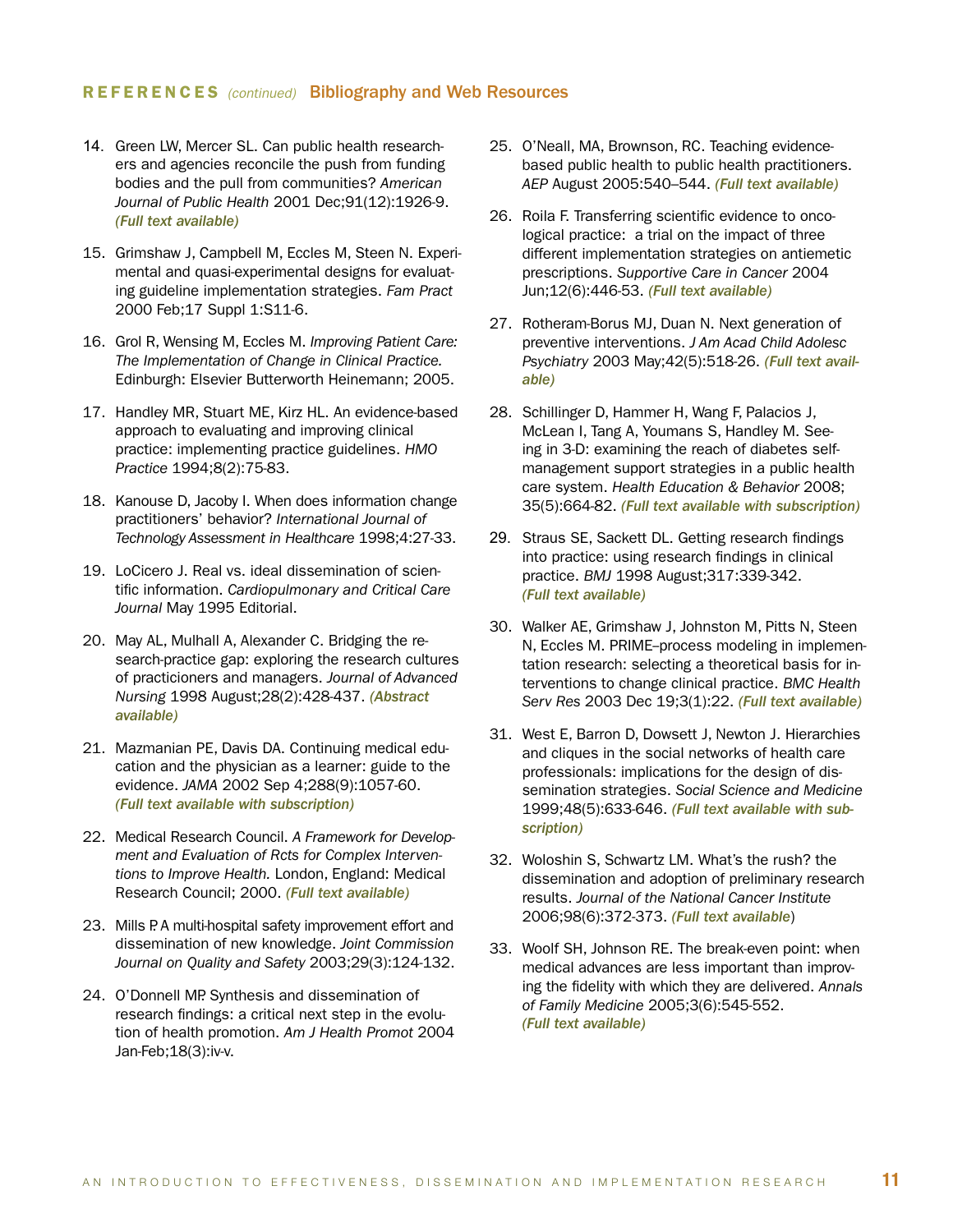#### Helpful Web Resources:

- **n** Cancer Control PLANET *<www.cancercontrolplanet.cancer.gov/>*
- **n** Cancer Control and Populations Sciences: Research Dissemination and Diffusion *<www.cancercontrol.cancer.gov/d4d>*
- Consolidated Standards of Reporting Trials (CONSORT) statement. *[www.consort-statement.org](http://www.consort-statement.org)*
- **n** Designing for Dissemination *<http://cancercontrol.cancer.gov/d4d/about.htm>*
- Healthy Youth—Division of Adolescent and School Health *<http://www.cdc.gov/HealthyYouth/>*
- **HIV/AIDS Diffusion of Effective Behavioral** Interventions (DEBI) *[http://www.effectiveinterventions.org](http://www.effectiveinterventions.org )*
- **n** *Implementation Science* is an open-access, peer-reviewed online journal that aims to publish research relevant to the scientific study of methods to promote the uptake of research findings into routine health care in both clinical and policy contexts.

*<www.implementationscience.com/>*

- n National Cancer Institute, Division of Cancer Control and Population Sciences, Research Dissemination and Diffusion Web Site *<www.dccps.cancer.gov/d4d>*
- **n** The National Registry of Evidence-Based Programs and Practices of SAMSHA *[www.nrepp.samhsa.gov/](www.nrepp.samhsa.gov/ )*
- NorthStar making quality improvement easier *[www.rebeqi.org/?pageID=34&ItemID=35](www.rebeqi.org/?pageID=34&ItemID=35 )*
- **n** Ottawa Statement on Trial Registration *[www.ottawagroup.ohri.ca](http://www.ottawagroup.ohri.ca)*
- **N** VA implementation science resource *[www1.va.gov/hsrd/QUERI/](http://www1.va.gov/hsrd/QUERI/  )*
- **REBEQI: Research-based continuing education** and quality improvement *[www.rebeqi.org](http://www.rebeqi.org)*
- **n** RE-AIM: a systematic way for researchers, practitioners, and policy makers to evaluate health behavior interventions. It can be used to estimate the potential impact of interventions on public health. This is an excellent web resource. *[www.re-aim.org/](http://re-aim.org/)*
- **n** Transparent Reporting of Evaluations with Nonrandomized Designs (TREND) statement *[www.trend-statement.org](http://www.trend-statement.org )*